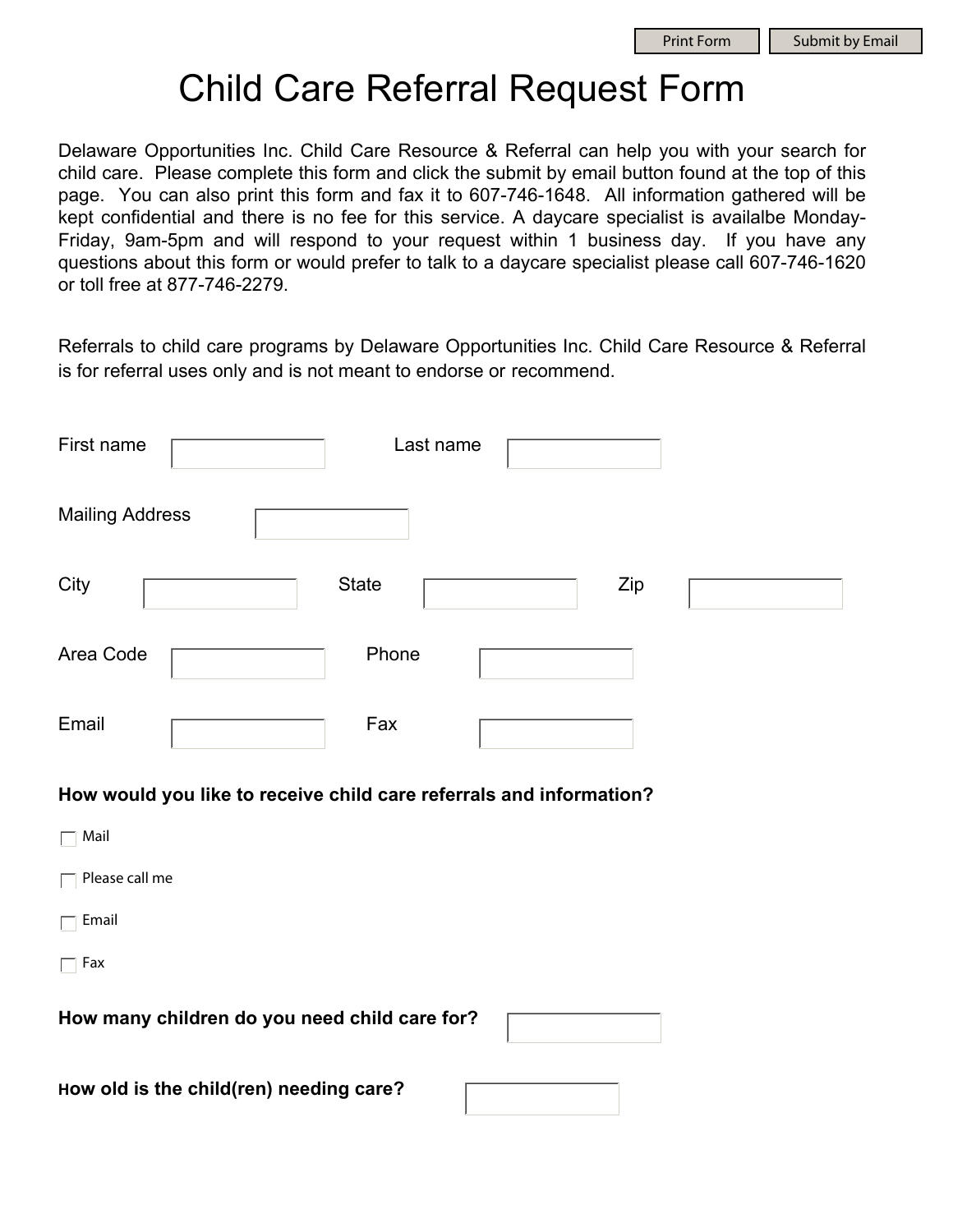

#### **What type of child care are you looking for? (please check all that apply)**

| Child Care Center                        | In Home Care          | Preschool Program |
|------------------------------------------|-----------------------|-------------------|
| Family Child Care<br>$\Box$              | School Age Child Care |                   |
| <b>Group Family Child Care</b><br>$\Box$ | Camp                  |                   |
| Informal or Relative Care                | Universal Pre-K       |                   |

#### **Please tell us what days you need child care:**

| Monday |
|--------|
|--------|

- $\Box$  Tuesday
- $\Box$  Wednesday
- $\Box$  Thursday
- $\Box$  Friday
- $\Box$  Saturday
- $\Box$  Sunday

#### **What are the hours that child care is needed? (example: 8am-5pm)**

Г

#### **Child Care Environment (please check all that apply)**

| Smoke free                          | <b>Fenced Pool</b> | Fenced Play Area  | Gym |
|-------------------------------------|--------------------|-------------------|-----|
| No Pets                             | Computer           | <b>Wood Stove</b> |     |
| Pool                                | Outdoor Play Area  | Fireplace         |     |
| <b>Medication</b>                   |                    |                   |     |
| NYS Approved to Give Medications    |                    |                   |     |
| Not NYS Approved to Give Medication |                    |                   |     |
| Waiver for Emergency Meds Only      |                    |                   |     |
| No Preference                       |                    |                   |     |